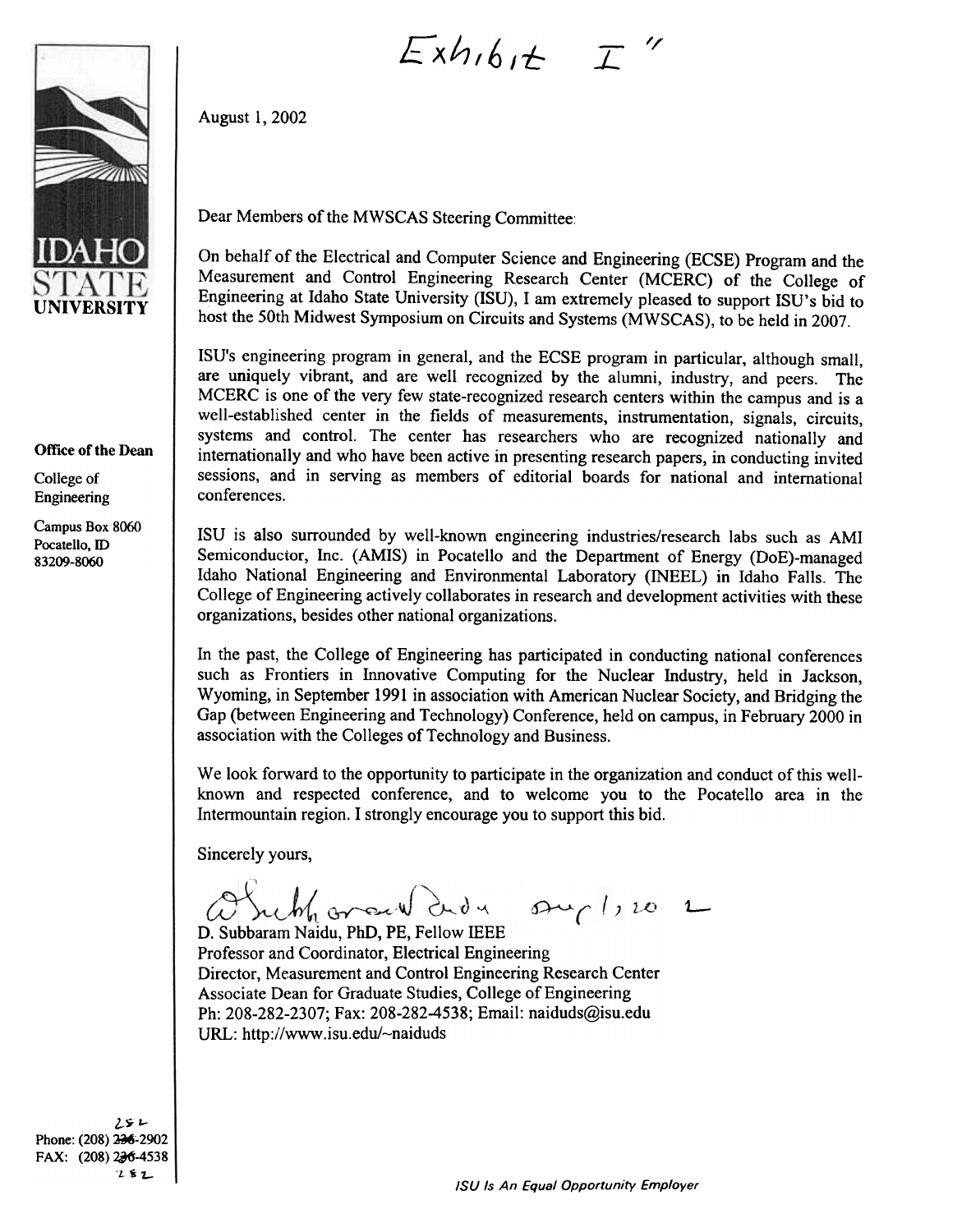

## )ffice of the Dean

ollege of ngineering

ampus Box 8060 ocatello, Idaho ,209-8060

SUBJECT: The 50th IEEE Midwest Symposium on Circuits and Systems

Dear Members of the MWSCAS Steering Committee

The College of Engineering at Idaho State University (ISU) is pleased to offer to host the 50th IEEE Midwest Symposium on Circuits and Systems in 2007. Not only would this be an opportunity for ISU to be of service to IEEE, but it presents a special opportunity for our students to attend a national professional society topical meeting.

Dr. Gene Stuffle is obviously our representative on the organizing committee for the annual conferences, and he has obviously informed the committee of the advantages, both professional and recreational/informational of this campus and its surrounding area. He also is in a position, as the Associate Dean of Engineering for Undergraduate Studies, to work out appropriate financial arrangements with the organizing committee

It is my sincere hope that the selection committee will pick our campus and city as the location for the annual meeting in the year 2007. I feel certain that the attendees will enjoy their time at the conference plus any time before or after the conference in which they could travel to any of the many scenic and wild areas in the near vicinity.

Sincerely,

Jay F. Kunze, Ph.D., P.E., C.H.P Dean and Professor

 $(x):$  (208) 282-4538<br>(208)  $x^2$ lone: (208) 282-2902 IX: (208) 282-4538